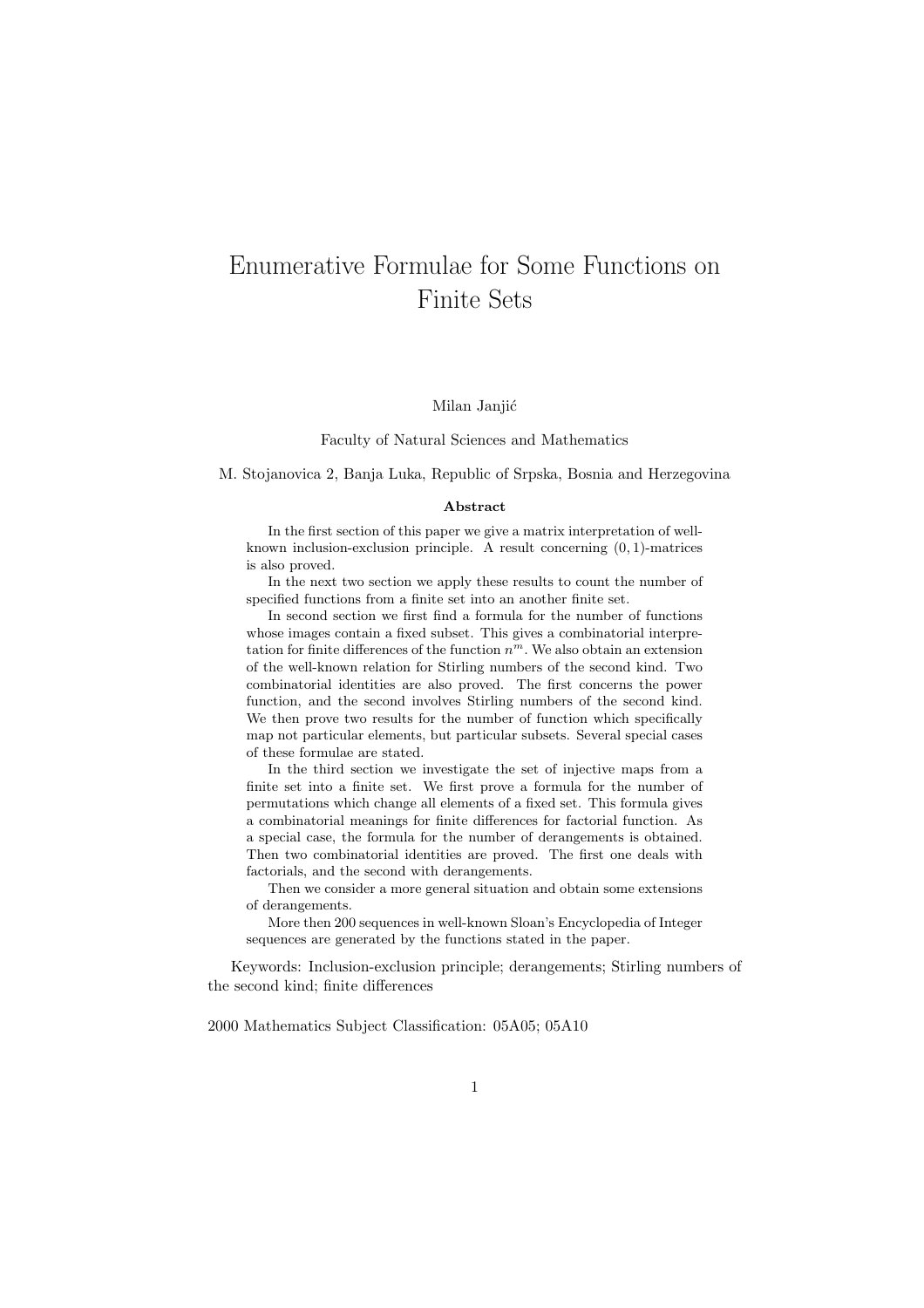## 1 Inclusion-Exclusion Principle

In this section we shall introduce a matrix interpretation of well-known Inclusion-Exclusion method.

For the proof of the main theorem we need the following simple result:

$$
\sum_{I} (-1)^{|I|} = 0,\t\t(1)
$$

where  $I$  run over all subsets of a finite set (empty set included). This may be easily proved by induction or using Binomial theorem.

Let A be an  $m \times n$  rectangular matrix filled with elements from a set  $\Omega$ . By the i-column of A we shall mean each column of A that is equal to  $[c_1, c_2, \ldots, c_m]^T$ , where  $c_1, c_2, \ldots, c_m$  of  $\Omega$  are given. We shall denote the number of i-columns of A by  $\nu_A(c)$  or simply by  $\nu(c)$ .

For  $I = \{i_1, i_2, \ldots, i_k\} \subset [m]$ , by  $A(I)$  will be denoted the maximal number of columns  $j$  of  $A$  such that

$$
a_{ij} \neq c_j
$$
, ( for all  $i \in I$ ).

We also define

$$
A(\emptyset) = n.
$$

**Theorem 1.1.** The number  $\nu(c)$  of *i*-columns of A is equal

$$
\nu(c) = \sum_{I} (-1)^{|I|} A(I),\tag{2}
$$

where summation is taken over all subsets  $I$  of  $[m]$ .

Proof. Theorem will be proved by the standard combinatorial method, counting the contribution of each column of A in the sum on the right side of  $(2)$ . Write this formula in the form

$$
\nu(c) = n + \sum_{I \neq \emptyset} (-1)^{|I|} A(I).
$$

Let  $c = [c_1, \ldots, c_m]^T$  be the i-column of A. It is clear that its contribution to the number  $A(I)$ ,  $(I \neq \emptyset)$  is equal zero. Hence, its contribution to the right side of the preceding equation is equal 1.

If b is not an i-column then there is  $i_0 \in [m]$  such that  $b_{i_0} \neq c_{i_0}$ . Let  $I_0$  be the set of all such indices. The contribution of b to the number  $A(I)$  is equal 1 if and only if  $I \subseteq I_0$ . Hence, its contribution to the whole sum is

$$
1 + \sum_{I \subseteq I_0, \ I \neq \emptyset} (-1)^i = 0,
$$

according to (1).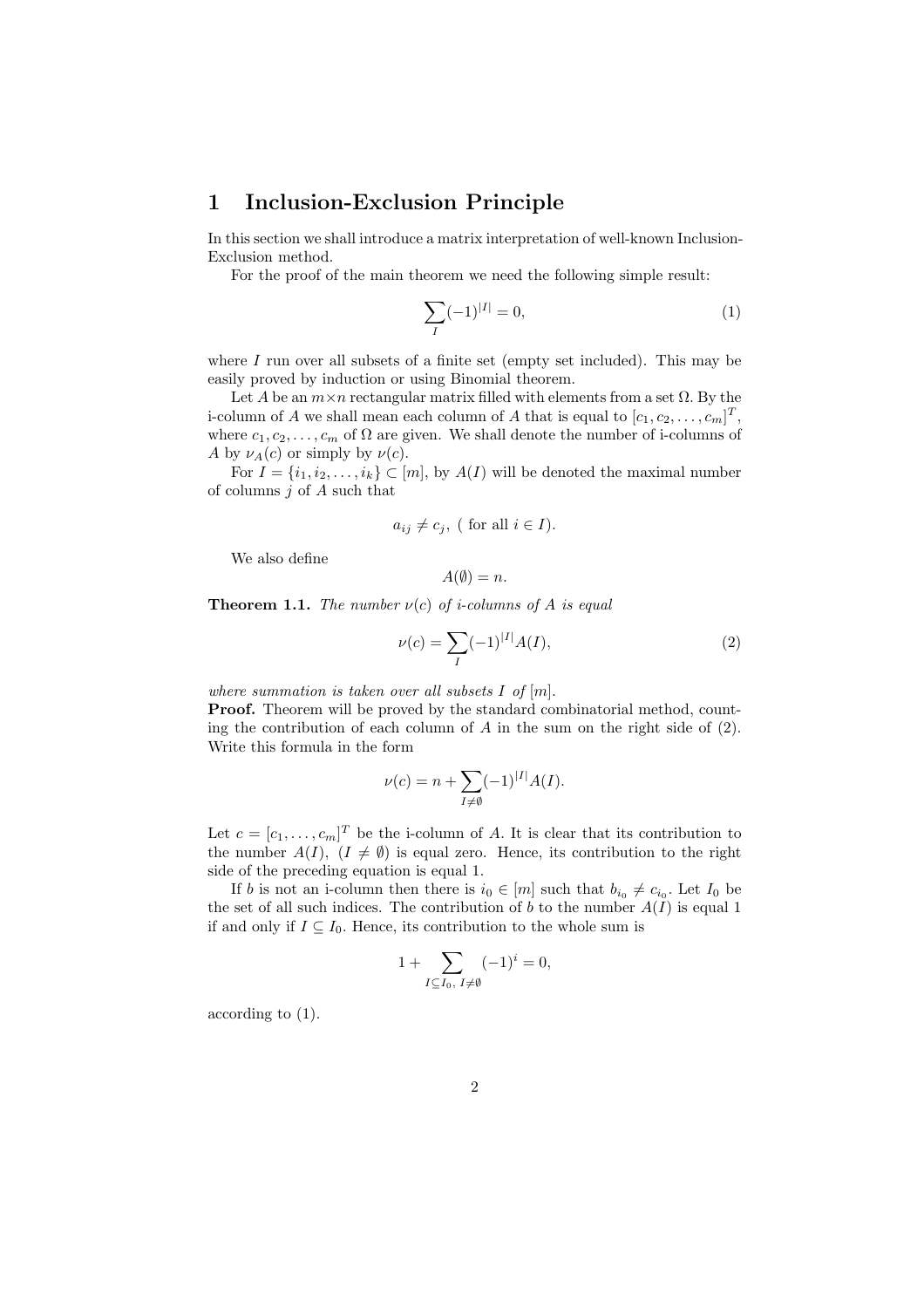**Theorem 1.2.** If, in the condition of Theorem 1.1, the number  $A(I)$  depends not of  $I$ , but only on  $|I|$  then

$$
\nu(c) = \sum_{i=0}^{m} (-1)^i \binom{m}{i} A(i),\tag{3}
$$

where  $|I| = i$ .

**Proof.** We only need to collect terms in  $(2)$  in which I is fixed.

Let c be the i- column of a  $(0, 1)$  matrix A. Take  $I_0 \subseteq [m], |I_0| = k$  such that ½

$$
c_i = \begin{cases} 1 & i \in I_0 \\ 0 & i \notin I_0 \end{cases}
$$
 (4)

Then  $A(I)$  is equal to the number of columns of A having 0's in the rows whose indices lie in  $I \cap I_0$ , and 1's in the rows whose indices belong to the set  $I \setminus I_0$ . **Theorem 1.3.** Given a  $(0,1)$  matrix A of the format  $m \times n$ . Suppose that  $c = [c_1, \ldots, cn]^T$  is the i-column of A, and  $I_0 \subseteq [m]$ ,  $|I_0| = k$  such that

$$
c_i = \left\{ \begin{array}{ll} 1 & i \in I_0 \\ 0 & i \notin I_0 \end{array} \right.
$$

If  $A(I)$  does not depend on elements of  $I \cap I_0$ ,  $I \setminus I_0$ , but only on its numbers  $|I \cap I_0| = i_1$ ,  $|I \setminus I_0| = i_2$ , then we have

$$
\nu(c) = \sum_{i_1=0}^{k} \sum_{i_2=0}^{m-k} (-1)^{i_1+i_2} {k \choose i_1} {m-k \choose i_2} A(i_1, i_2).
$$
 (5)

**Proof.** Write arbitrary  $I \subseteq [m]$  in the form

$$
I = (I \cap I_0) \cup (I \setminus I_0).
$$

If we collect terms on the right side of (2) in which  $I \cap I_0$ , and  $I \setminus I_0$  are fixed, we obtain (5).

### 2 Functions from a finite set into a finite set

Let  $X = \{x_1, \ldots, x_m\}, Y = \{y_1, \ldots, y_n\}$  be two finite sets. Label all functions  $f: X \to Y$  by the numbers  $1, 2, ..., n^m$  arbitrary and form an  $n \times n^m$  matrix A in the following way:

$$
a_{ij} = \begin{cases} 1, & y_i \notin Im(f_j) \\ 0, & y_i \in Im(f_j) \end{cases}
$$

.

Take  $I_0 \subset [n]$ ,  $|I_0| = k$ , and consider the submatrix B of A consisting of those rows of A whose indices belong to  $I_0$ .

Suppose that i-column c of B consists of 0's. Then  $\nu(c)$  is equal to the number of functions which images contain the set  $Y_0 = \{y_i : i \in I_0\}$ . For  $I \subset I_0$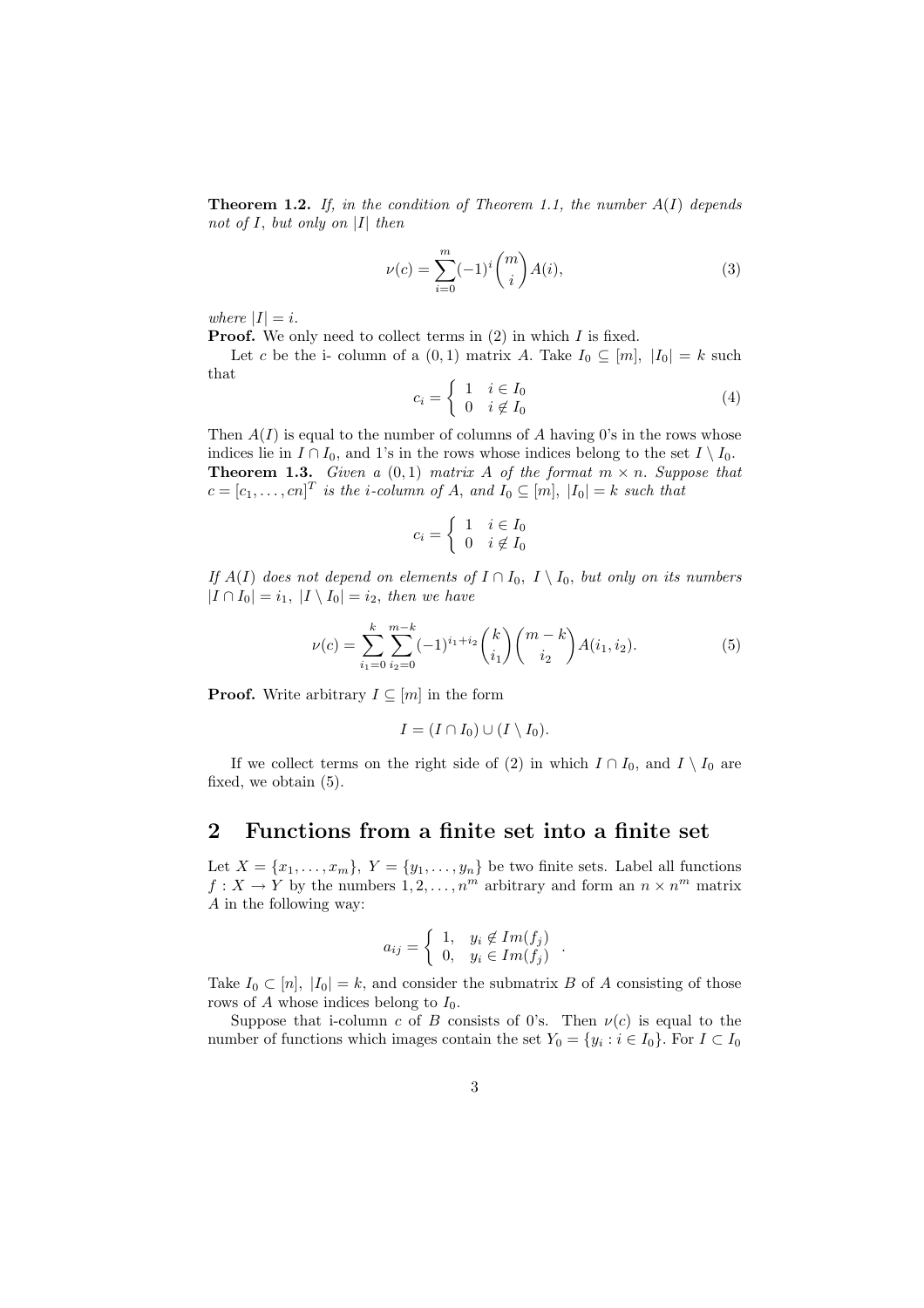the number  $B(I)$  is equal to the number of functions whose images do not intersect  $\{y_i : i \in I\}$ . There are  $(n-|I|)^m$  such functions. It follows that the formula (3) may be applied to obtain

**Theorem 2.1.** If  $k \leq n$ , m are arbitrary nonnegative integers then the number  $F(m, n, k)$  the functions from an m-set into an n-set, whose images contain fixed  $k$  elements of  $Y$ , is

$$
F(m, n, k) = \sum_{i=0}^{k} (-1)^{i} {k \choose i} (n-i)^{m}.
$$
 (6)

Note first that in the trivial case  $m = n = k = 0$  holds  $J(0, 0, 0) = 0$ . In the following corollary we give the basic properties of the function  $F(m, n, k)$ . Corollary 2.1.

 $1^{\circ}$  If  $\mathcal{S}(m,n)$  is the number of surjections of an  $[m]$ -set onto an  $[n]$ -set then

$$
F(m, n, n) = \mathcal{S}(m, n).
$$

 $2^{\circ}$  Among n<sup>m</sup> numbers from 0 to n<sup>m</sup> -1 written in base n there are  $F(m, n, k)$ of them in which k fixed ciphers occur.

3 ◦

$$
F(m, n+k, k) = \Delta^k n^m,
$$

where  $\Delta^k$  is the finite difference of the order k.

**Proof.** 1° is clear true. 2° holds according to the fact that for  $Y =$  $\{0, 1, \ldots, n-1\}$  functions  $f : [m] \to Y$  can be regarded as numbers with m digits written in base n. The equation  $3°$  is in fact the basic formula for the finite difference of the order kof the function  $n^m$ .

The function  $F(m, n, k)$  generates several sequences which appear in [1].

In the case  $m > n$  we may express  $F(m, n, k)$  in terms of number of surjections  $S(m, n)$  of an m- set onto an n-set, that is, in terms of Stirling numbers of the second kind.

Namely, it holds

$$
F(m, n, k) = \sum_{Z \subseteq Y \backslash Y_0} S(m, |I_0 \cup Z|) = \sum_{i=0}^{n-k} {n-k \choose i} S(m, k+i).
$$

We thus have.

**Corollary 2.2.** For positive integers m, n and nonnegative integer k,  $(k \leq n)$ holds  $\overline{a}$  $\mathbf{r}$ 

$$
F(m, n, k) = \sum_{i=k}^{n} {n-k \choose i-k} \mathcal{S}(m, i).
$$

Taking  $k = 0$  in the preceding equation, according to the fact that  $F(m, n, 0) =$  $n^m$ , a well-known formula for Stirling numbers  $\mathcal{S}(m,n)$  of the second is obtained.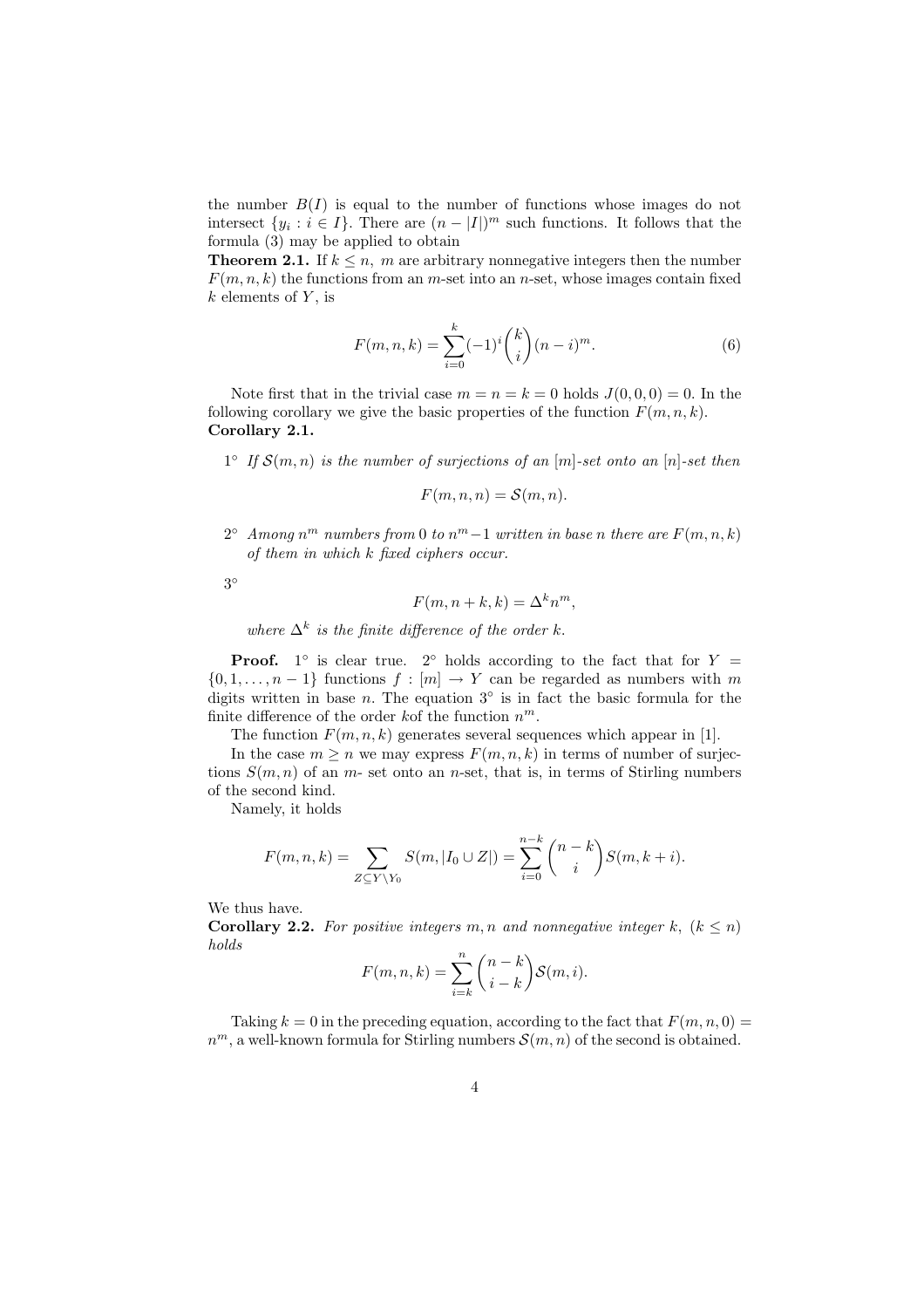**Corollary 2.3.** If  $m, n$  are positive integers then

$$
n^{m} = \sum_{i=0}^{n} n(n-1)\cdots(n-i+1)S(m,i).
$$

We shall now count the number of i-columns of the matrix  $B$  consisting of 1's. This number is equal to the number of functions which map X into  $Y \ Y_0$ . There is obviously  $(n-k)^m$  such functions.

On the other  $A(I)$  is equal to the number of functions which images contain  $\{y_i : i \in I\}$ . This number may be obtained from (6). Replacing  $n - k$  by n we derive

**Corollary 2.4.** For positive integers m, n and nonnegative integer k,  $(k \leq n)$ holds

$$
n^{m} = \sum_{i_1=0}^{k} \sum_{i_2=0}^{i_1} (-1)^{i_1+i_2} {k \choose i_1} {i_1 \choose i_2} (n+k-i_2)^m.
$$

Suppose now that c is arbitrary i-column of A, and denote  $J_0 = \{i \in [n] :$  $c_i = 0$ ,  $|J_0| = l$ . The number  $\nu(c)$  is equal to the number of functions which images contain  $\{y_i : i \in J_0\}$ , and that do not meet  $\{y_i : i \in [m] \setminus J_0\}$ . Thus  $\nu(c) = S(m, l)$ . The number  $A(I)$  corresponds to the functions which images do not intersect  $\{y_i : i \in I \cap J_0\}$ , and contain  $\{y_i : i \in I \setminus J_0\}$ . It follows that these functions send elements of X into  $Y \setminus \{y_i : i \in I \cap J_0\}$ . Since its images must contain the set  $\{y_i : i \in I \setminus J_0\}$  it follows from (6) that the number of such function is equal

$$
\sum_{i_3=0}^{|I\setminus I_0|} (-1)^{i_3} \binom{|I\setminus I_0|}{i_3} (n-|I\cap I_0|-i_3)^m.
$$

Since this expression depends only on  $|I \cap I_0|$ , and  $|I \setminus I_0|$  we may apply (5) to obtain

Corollary 2.5. For a positive integer m, and arbitrary nonnegative integers l and n holds.

$$
S(m,l) = \sum_{i_1=0}^{l} \sum_{i_2=0}^{n} \sum_{i_3=0}^{i_2} (-1)^{i_1+i_2+i_3} {l \choose i_1} {n \choose i_2} {i_2 \choose i_3} (n+l-i_1-i_3)^m.
$$

In the following results we count functions that map specifically not particular elements, but particular subsets.

**Theorem 2.2.** Suppose that  $X_1, X_2, \ldots, X_n$  are blocks of a finite set X, and  $Y_1, Y_2, \ldots, Y_n$  are subsets of a finite set Y. The number  $N_1$  of function  $f: X \to Y$ such that

$$
f(X_i) \nsubseteq Y_i, \ (i = 1, 2, \ldots, n)
$$

is

$$
N_1 = \sum_{I \subseteq [n]} (-1)^{|I|} |Y|^{X \setminus \cup_{i \in I} X_i} \cdot \prod_{i \in I} |Y_i|^{|X_i|}.
$$
 (7)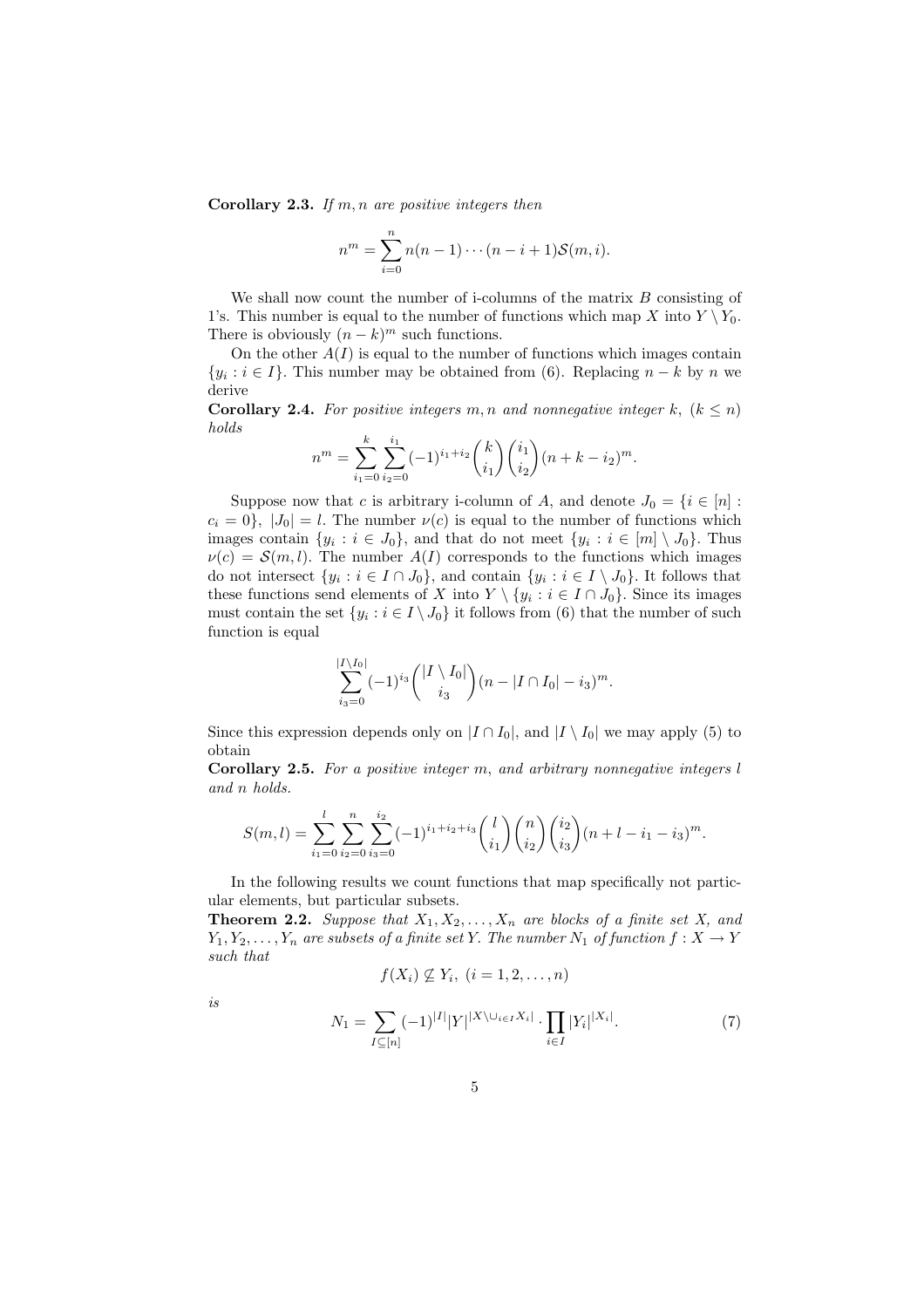**Proof.** Form an  $n \times |Y|^{X}$  matrix A such that  $a_{ij} = 0$  if for the function  $f_j: X \to Y$  labelled by j holds  $f_j(X_i) \not\subseteq Y_i$ , and  $a_{ij} = 1$  otherwise.

According to Theorem 1.1, the number  $A(I)$  is the the number of functions  $f: X \to Y$  such that  $f(X_i) \subseteq Y_i$ ,  $(i \in I)$ . This number is clearly equal to

$$
|Y|^{|X\setminus \cup_{i\in I}X_i|} \cdot \prod_{i\in I} |Y_i|^{|X_i|}.
$$

In a similar way we obtain the following:

**Theorem 2.3.** Suppose that  $X_1, X_2, \ldots, X_n$  are blocks of a finite set X and  $Y_1, Y_2, \ldots, Y_n$  are subsets of a finite set Y. The number  $N_2$  of the functions  $f: X \to Y$  such that  $f(X_i) \neq Y_i$ ,  $(i = 1, 2, \ldots, n)$  is

$$
N_2 = \sum_{I \subseteq [n]} (-1)^{|I|} |Y|^{X \setminus \cup_{i \in I} X_i} \cdot \prod_{i \in I} |Y_i|! S(X_i, Y_i).
$$

Depending on the number of elements of  $X_1, \ldots, X_n; Y_1, \ldots, Y_n$  it is possible to obtain a number of different enumerative formulae. Consider first the simplest case when each  $X_1, \ldots, X_n; Y_1, \ldots, Y_n$  consists of one element. Then

$$
A(I) = |Y|^{|X| - |I|},
$$

so that Theorem 1.2. may be applied. We thus obtain the following: **Corollary 2.6.** Given distinct  $x_1, \ldots, x_n$  in X and arbitrary  $y_1, \ldots, y_n$  in Y, then the number  $N_3$  of functions  $f: X \to Y$  such that

$$
f(x_i) \neq y_i, \ (i=1,2,\ldots,n),
$$

is equal

$$
N_3 = \sum_{i=0}^n (-1)^i \binom{n}{i} |Y|^{|X|-i}.
$$

According to Newton binomial formula we have

$$
N_3 = |Y|^{|X|-n} (|Y|-1)^n.
$$

Suppose that

$$
|X_1| = |X_2| = \ldots = |X_n| = 1, |Y_1| = |Y_2| = \cdots = |Y_k| = 2.
$$

Then

$$
A(I) = 2^{i} |Y|^{|X| - |I|}.
$$

We may again apply Theorem 1.2 to obtain **Corollary 2.7.** Given distinct  $x_1, \ldots, x_n$  in X and arbitrary 2-subsets  $Y_1, \ldots, Y_n$ of Y, then the number  $N_4$  of functions  $f: X \to Y$  such that

$$
f(x_i) \notin Y_i, \ (i=1,2,\ldots,n),
$$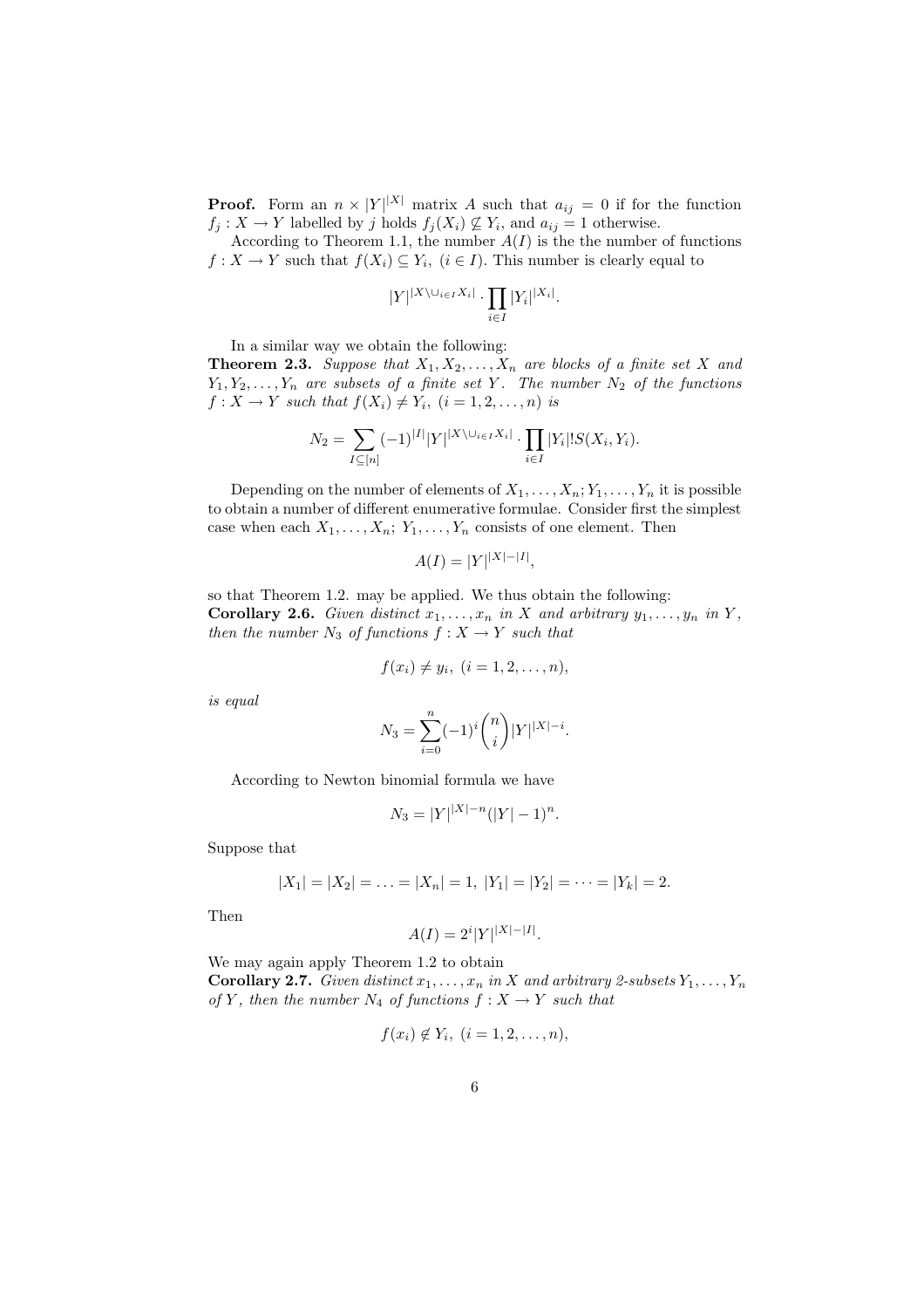is equal

$$
N_4 = \sum_{i=0}^{n} (-2)^i \binom{|Y|}{i} |Y|^{|X|-i}.
$$

From Newton binomial theorem we get

$$
N_4 = |Y| |X| - n(|Y| - 2)^n.
$$
  
If  $|X_1| = \dots = |X_k| = 2$ ;  $|Y_1| = \dots |Y_k| = 1$  then

$$
A(I)=\vert Y\vert^{\vert X\vert-2\vert I\vert},
$$

which yields:

**Corollary 2.8.** Suppose that  $X_1, \ldots, X_n$  are 2-blocks of X and  $y_1, \ldots, y_n$  arbitrary elements in Y, then the number  $N_5$  of functions  $f: X \to Y$  such that

$$
f(X_i) \neq \{y_i\}, \ (i = 1, 2, \dots, n)
$$

is equal

$$
N_5 = \sum_{i=0}^n (-1)^i \binom{n}{i} |Y|^{|X|-2i}.
$$

Newton binomial theorem yields

$$
N_5 = |Y|^{|X|-2n} (|Y|^2 - 1)^n.
$$

Take finally the case  $|X_i| = |Y_i| = 2$ ,  $(i = 1, 2, ..., k)$ . We have now

$$
A(I) = 4^{|I|} \cdot |Y|^{|X|-2|I|}.
$$

We thus obtain the following consequence of Theorem 2.3. Corollary 2.9. Let  $X_1, \ldots, X_n$  be 2-blocks of X, and  $Y_1, \ldots, Y_n$  arbitrary 2subsets of Y, then the number  $N_5$  of functions  $f: X \rightarrow Y$  such that

$$
f(X_i) \neq Y_i, \ (i=1,2,\ldots,n)
$$

is equal

$$
N_6 = \sum_{i=0}^n (-4)^i \binom{n}{i} |Y|^{|X|-2i}.
$$

Newton binomial theorem yields

$$
N_6 = |Y|^{|X|-2n} (|Y|^2 - 4)^n.
$$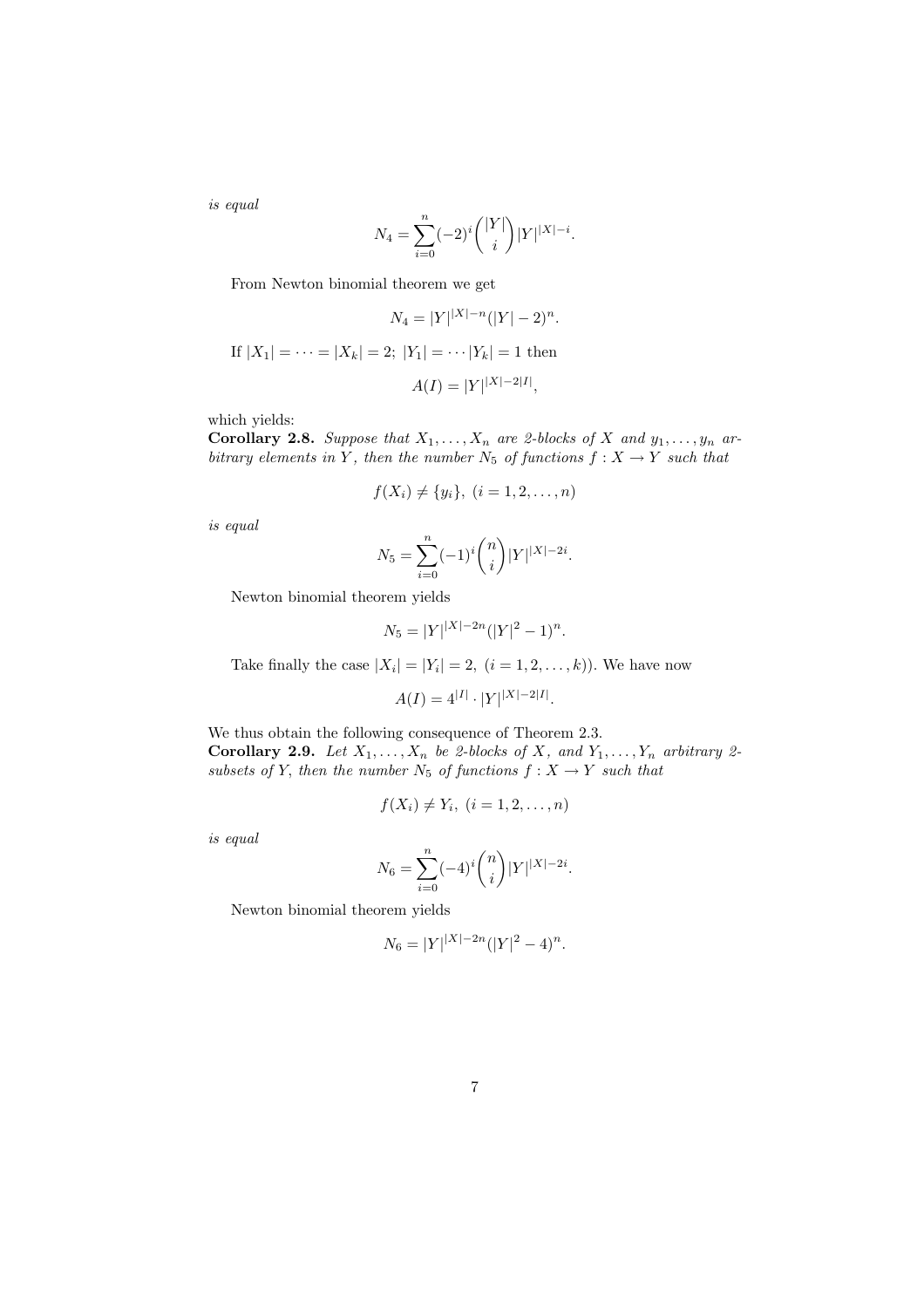### 3 Injections from a finite set into a finite set

Consider now the set of all permutation of a finite set  $X = \{x_1, x_2, \ldots, x_n\}$ . Label all permutations with numbers  $1, 2, \ldots, n!$  arbitrary and form an  $n \times n!$ matrix A such that  $a_{ij} = 0$  if  $\pi_j(x_i) \neq x_i$ , and  $a_{ij} = 1$  otherwise, where  $\pi_j$  is the permutation labelled by  $j$ .

Consider the submatrix  $B$  of  $A$  consisting of rows of  $A$  whose indices belong to the set  $I_0 \subseteq [n]$ ,  $|I_0| = k$ . The i-columns of B consisting of 0's are made of permutations that change all elements of  $x_i$ ,  $(i \in I_0)$ . We denote this number by  $P(n, I_0)$ . If  $I \subseteq I_0$  then the number  $B(I)$  corresponds to those permutations which left all elements  $x_i$ ,  $(i \in I)$  fixed. There are  $(n - |I|)!$  such permutations. We thus may apply (3) to obtain

$$
P(n, I_0) = \sum_{i=0}^{k} (-1)^i {k \choose i} (n-i)!
$$

It is clear that  $P(n, I_0)$  depends only of the number k of elements of  $I_0$ . Thus, if we denote by  $P(n, k)$  the number of permutations that change k elements of  $X$  we get

**Theorem 3.1.** If  $k, n, (k \leq n)$  are nonnegative integers then

$$
P(n,k) = \sum_{i=0}^{k} (-1)^{i} {k \choose i} (n-i)!.
$$
 (8)

Note that in trivial case  $n = k = 0$  holds  $J(n, 0) = n!$ . Taking  $n + k$  instead of  $n$  to obtain

**Corollary 3.1.** If  $n, k$  are positive integers then

$$
P(n+k,k) = \Delta^k n!,
$$

where  $\Delta^k$  is the finite difference of the order k.

Proof. The formula follows immediately from the basic formula for finite difference of n!..

Taking specially  $k = n$  we obtain.

**Corollary 3.2.** For the number  $D(n)$  derangements of  $S_n$  holds

$$
D(n) = P(n, n).
$$

The i-columns of B consisting of 1's correspond to those permutations which remain all elements  $x_i$ ,  $(i \in I_0)$  fixed. There are  $(n-k)!$  such permutations. In this case the number  $B(I)$  is obtained of permutations that change all elements of I. Applying Theorem 1.2. we obtain.

**Corollary 3.3.** If n is positive and  $k \leq n$  nonnegative integer then

$$
(n-k)! = \sum_{i_1=0}^{k} \sum_{i_2=0}^{i_1} (-1)^{i_1+i_2} \binom{k}{i_1} \binom{i_1}{i_2} (n-i_2)!. \tag{9}
$$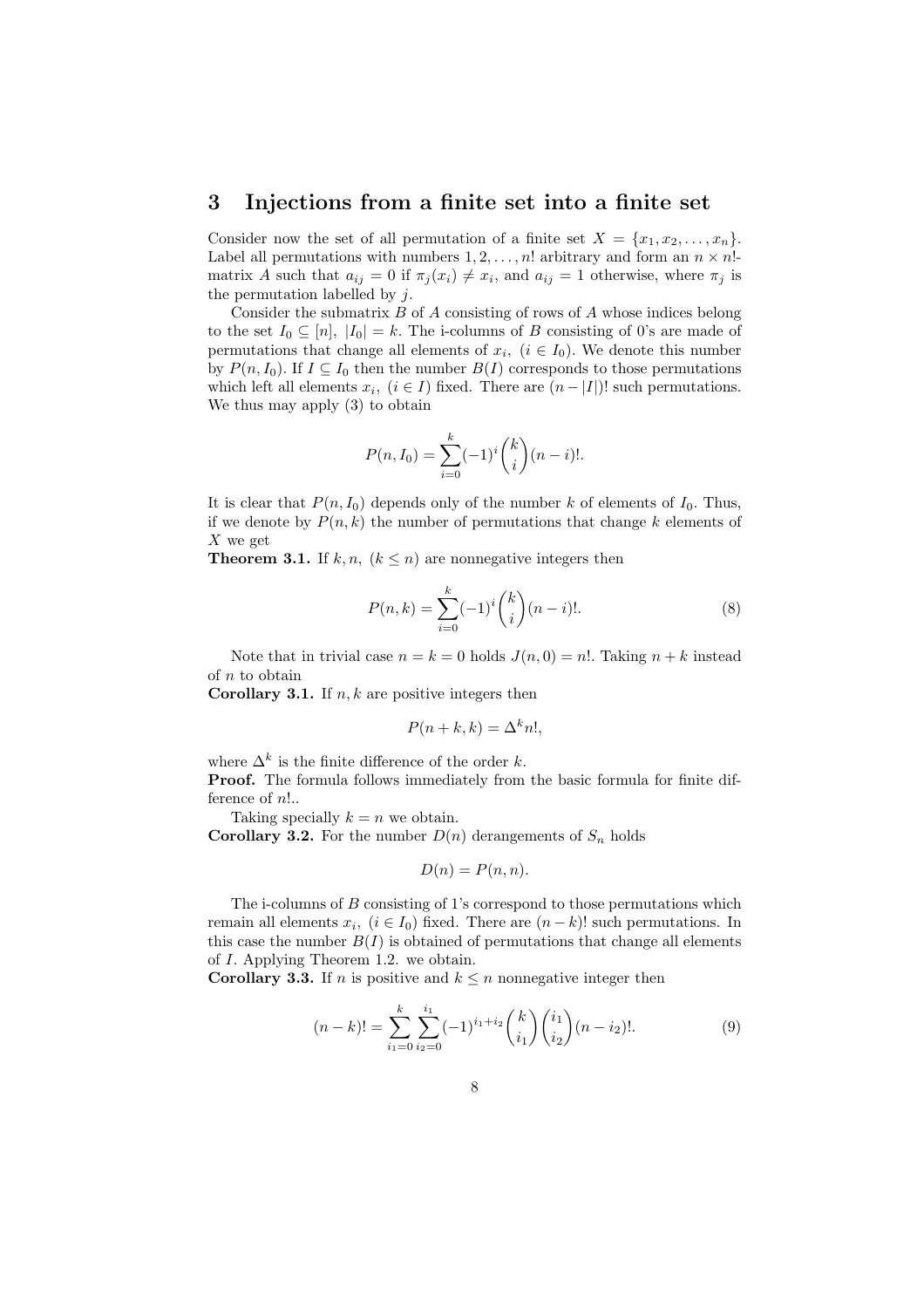The following identity is a special case of the preceding, when  $k = n$ . **Corollary 3.4.** For positive integer  $n$  holds

$$
1 = \sum_{i_1=0}^{n} \sum_{i_2=0}^{i_1} (-1)^{i_1+i_2} \binom{n}{i_1} \binom{i_1}{i_2} (n-i_2)!
$$

Suppose finally that c is arbitrary i-column of A, and  $I_0 = \{i \in [n] : c_i =$ 1},  $|I_0| = k$ . The number  $\nu(c)$  is equal to the number of permutations of  $S_n$ which remain fixed only elements  $x_i$ ,  $(i \in I_0)$ , which yields that  $\nu(c) = D(n-k)$ .

The number  $A(I)$  is equal to the number of permutation which change elements  $x_i$ ,  $(i \in I \cap I_0)$ , while the elements  $x_i$ ,  $(i \in I \setminus I_0)$  remain fixed. It follows from (8) that

$$
A(I) = \sum_{i_3=0}^{|I \cap I_0|} (-1)^{i_3} \binom{|I \cap I_0|}{i_3} (n - |I \setminus I_0| - i_3)!.
$$

We see that the right side of this equation depends only on  $|I \cap I_0|$  and  $|I \setminus I_0|$ . Using Theorem 1.3. we obtain the following identity. **Corollary 3.5.** If k, n,  $(k \leq n)$  are positive integer then

$$
D(n) = \sum_{i_1=0}^k \sum_{i_2=0}^n \sum_{i_3=0}^{i_1} (-1)^{i_1+i_2+i_3} \binom{k}{i_1} \binom{n}{i_2} \binom{i_1}{i_3} (n+k-i_2-i_3)!.
$$

We shall now consider injective functions from a finite set  $X$  into a finite set  $Y, |Y| \geq |X|$ . We start with the following:

**Theorem 3.2.** Let  $X_1, X_2, \ldots, X_n$  be blocks in X and  $Y_1, Y_2, \ldots, Y_n$  blocks in Y such that

$$
|X_i| = |Y_i|, \ (i = 1, 2, \dots, n).
$$

Then the number  $I(m, n, k)$  of injection  $f : X \to Y$  such that

$$
f(X_i) \neq Y_i, \ (i=1,2,\ldots,n)
$$

is equal

$$
I(m,n,k) = \sum_{I \subseteq [n]} (-1)^{|I|} (|Y| - \sum_{i \in I} |Y_i|)^{(|X| - \sum_{i \in I} |X_i|)} \cdot \prod_{i \in I} |Y_i|^{(|X_i|)}.
$$

Here, as usual, we denote by  $r^{(s)}$  the falling factorials, that is,

$$
r^{(s)} = r(r-1)\cdots(r-s+1).
$$

Proof. In this case we have

$$
A(I) = (|Y| - |\cup_{i \in I} Y_i|)^{(|X| - \sum_{i \in I} |X_i|)} \cdot \prod_{i \in I} |Y_i|^{(|X_i|)}!,
$$